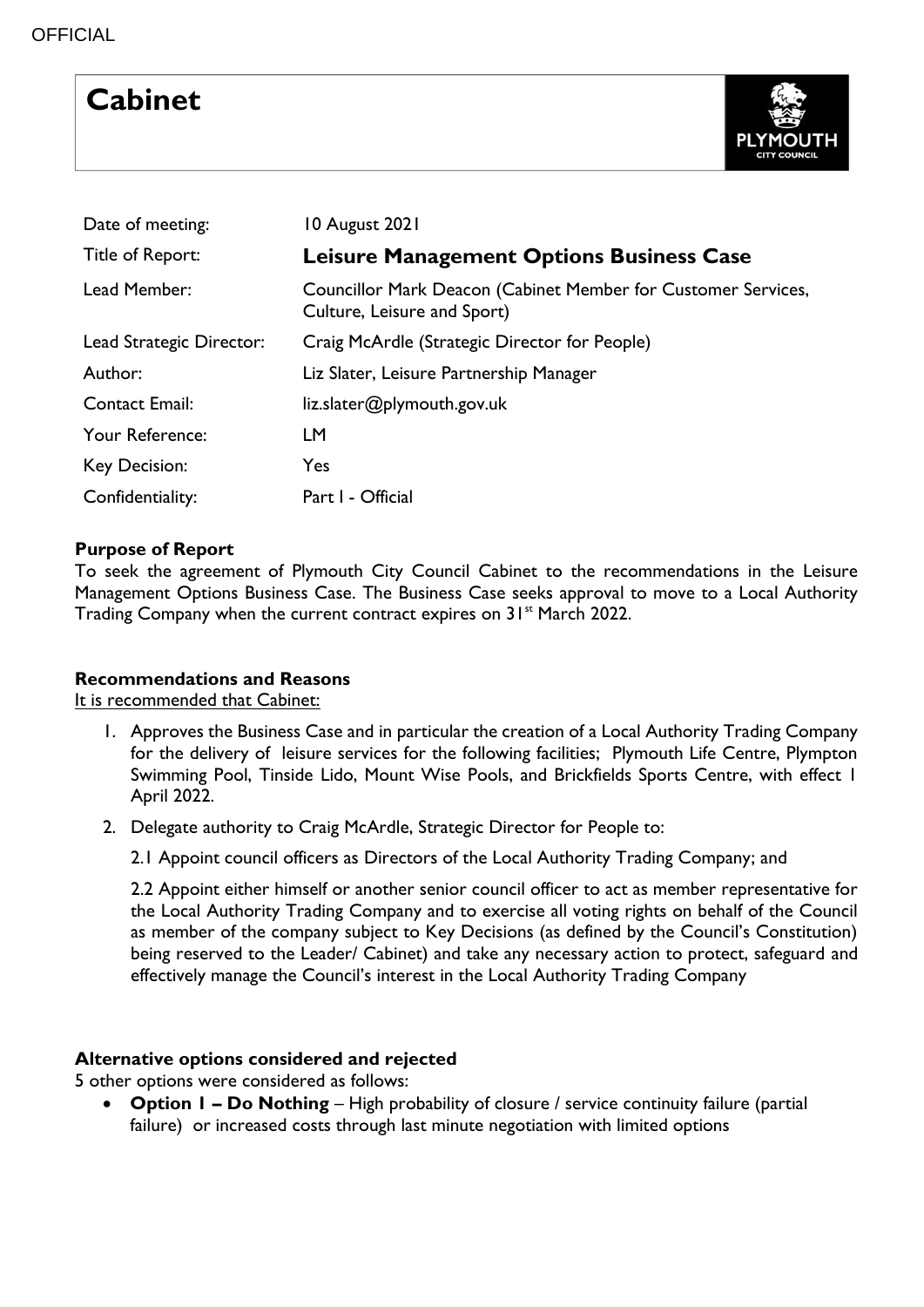- **Option 2 – Extend with current provider** Does not align strategically to achieving the aims of 'Towards an Active Plymouth' vision to make Plymouth the most active coastal city in England by 2034 and does not achieve Best Value.
- **Option 3 – Outsource** not viable within the timeframe available and expectation that there is unlikely to be a competitive leisure market at this time
- **Option 4 Alliance based contract or community asset transfer (CAT)** Not viable within the timescale available, but the benefits can still be secured in the preferred option
- **Option 5 – In-house provision** Not affordable as the Council does not benefit from VAT and NNDR concessions

## **Relevance to the Corporate Plan and/or the Plymouth Plan**

We need to realign the way we run our leisure facilities to our new strategic priorities, defined in the Plymouth Plan 2014 to 2034 and Active Devon's 'Towards an Active Plymouth' vision to make Plymouth the most active coastal city in England by 2034. The Plymouth Plan includes policies to enhance Plymouth's sporting facilities and to optimise the health benefits of the natural environment. This report supports the Corporate Plan's aim to unlock the city's potential by making the most of the city's built and natural assets, with strong community leadership, working with residents, communities and businesses to deliver our common ambition.

## **Implications for the Medium Term Financial Plan and Resource Implications:**

We estimate moving to a LATC would bring a small net benefit of £12,000 over a five-year period (after covering start-up costs) but there is potential to generate a further saving of around £382,000 through service transformation and investment in facilities – which also means an improved service to customers.

#### **Carbon Footprint (Environmental) Implications:**

The LATC will provide opportunities to work with key partners in the city to reduce the carbon footprint of the facilities.

#### **Other Implications: e.g. Health and Safety, Risk Management, Child Poverty:**

Plymouth is generally an active city, but it has an underlying challenge: inactivity levels are higher than the Devon and national averages with more than one in four adults not active at all (i.e. sedentary). While this is a stark challenge, the city has good foundations from which to 'level the playing field'. It has an established commitment to tackling inequality, some of the best green, blue and built assets in the UK, and the intent to 'unlock' them.

One of the main drivers for changing to a LATC model has been the requirement to realign the operation of the leisure centres to the new strategic priorities of the Council; including addressing health inequalities and targeting the most vulnerable members of the community. The LATC will adopt and monitor PCC's Equality and Diversity Policy.

The nature of leisure services will require provision of risk management and robust health and safety operating procedures, which the LATC will have responsibility for.